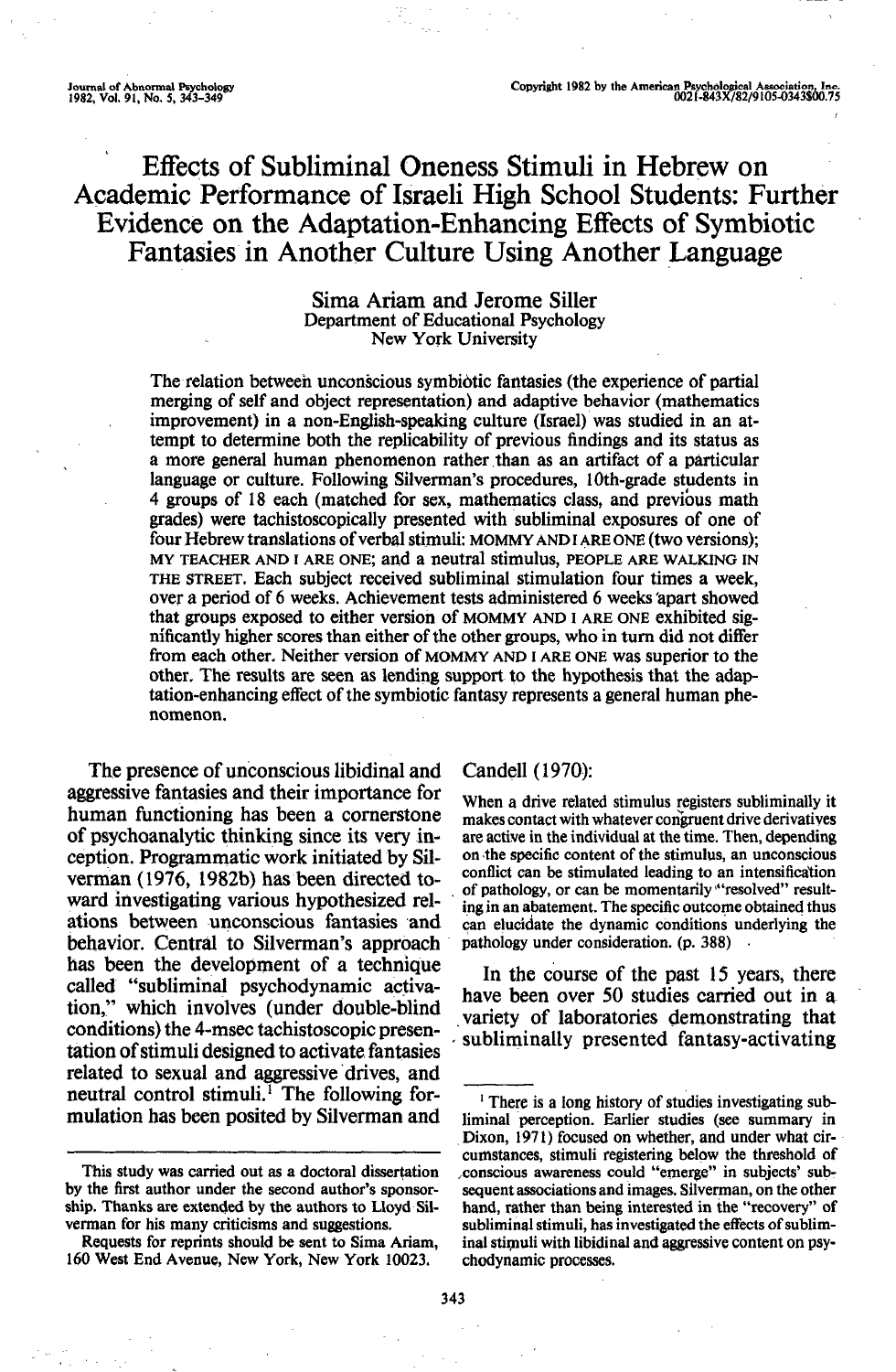stimuli can affect behavior in ways that subliminally presented neutral control stimuli cannot (summarized in Silverman, 1982b). Moreover, in several of these studies the supraliminal (10 sec) presentation of the same fantasy stimuli has not had this effect. This is consistent with psychoanalytic theory that maintains that the effects of libidinal and aggressive fantasies on behavior can be dissipated if these fantasies are made conscious.

As work with subliminal psychodynamic activation procedures has progressed, increasing attention has been paid to activating unconscious fantasies that will have adaptive rather than maladaptive effects. The initial work utilizing this method entailed activating fantasies that were designed to increase conflict and thereby intensify pathology. The key idea in the more recent work resides in the hypothesis that there can be adaptive consequences in the activation of a fantasy of "symbiotic gratification," that is, a fantasy of "oneness" with the "good mother of infancy." A number of studies have been conducted using as the subliminal stimulus to be presented tachistoscopically the phrase MOMMY AND i ARE ONE. The ability of this stimulus to promote adaptive behavior has been reported in a number of studies with schizophrenics (e.g., Fribourg, 1981; Mendelsohn, 1981), nonschizophrenic clinical populations (e.g., Palmatier & Bornstein, 1980; Silverman, Kwawer, Wolitzky, & Coron, 1973), and college-student populations (e.g., Linehan & O'Toole, 1982; Parker, 1982).

In the study most directly related to the present one, Parker (1982) followed the theorizing of Rose (1972) and Silverman, Lachmann, & Milich (in press), who maintained that symbiotic gratifications can have adaptation-enhancing effects on normal as well as clinical populations. Parker studied the symbiotic-fantasy effect on unselected college students. Students in a business-law class were divided into three groups (matched for grade point average), each receiving four times a week a different subliminal stimulus—MOMMY AND I ARE ONE, MY PROF AND i ARE ONE, and PEOPLE ARE WALKING—under double-blind conditions. On their final exams (blindly marked) the average grades were 90.4, 88.4, and 82.7 for the three groups, respectively; the MOMMY and the PROF groups were not significantly different from each other, but each of these did significantly better than the control group. Because of its potential importance for the understanding of unconscious motivation, Parker's study warrants replication and extension.

Parker's (1982) study involved a semilaboratory situation at the college level in the United States; the present research used a more natural school environment at the high-school level in Israel. Furthermore, we thought that the different language structures of English and Hebrew could shed light on whether the MOMMY AND i ARE ONE phenomenon is attributable to the semantic value of the words used rather than to their structural configuration. The present study, to our knowledge, is the first attempt at replication of this phenomenon in a language other than English.

The research and theorizing regarding the symbiotic-stimulation technique has not gone without critical reaction. The very notion that such a fleeting stimulus, even under conditions of repeated administration over time, could have effects such as those described has stimulated skepticism. Not surprisingly, the phenomenon does not always occur when tested (e.g., Condon & Allen, 1980). In the Condon and Allen (1980) article, the authors raised objections to one of the first demonstrations of subliminal symbiotic stimulation (Silverman, Frank, & Dachinger, 1974) in terms of the statistics used and the questionable reliability of the measure of change. Thus, we should note that our study (as well as most of the other later studies in this area; see Silverman, 1982a) is not vulnerable to these criticisms. On a more positive note, methodological refinements of the present study include the use of two versions of the symbiotic stimulus.

#### Method

#### *Subjects*

Subjects were selected from four mathematics classes in a high school in a middle-class socioeconomic area in Jerusalem, Israel. There were 152 students in the four classes, but 12 were denied parental permission to participate. The remaining 140 were randomly assigned to four treatment groups, each to receive a different sub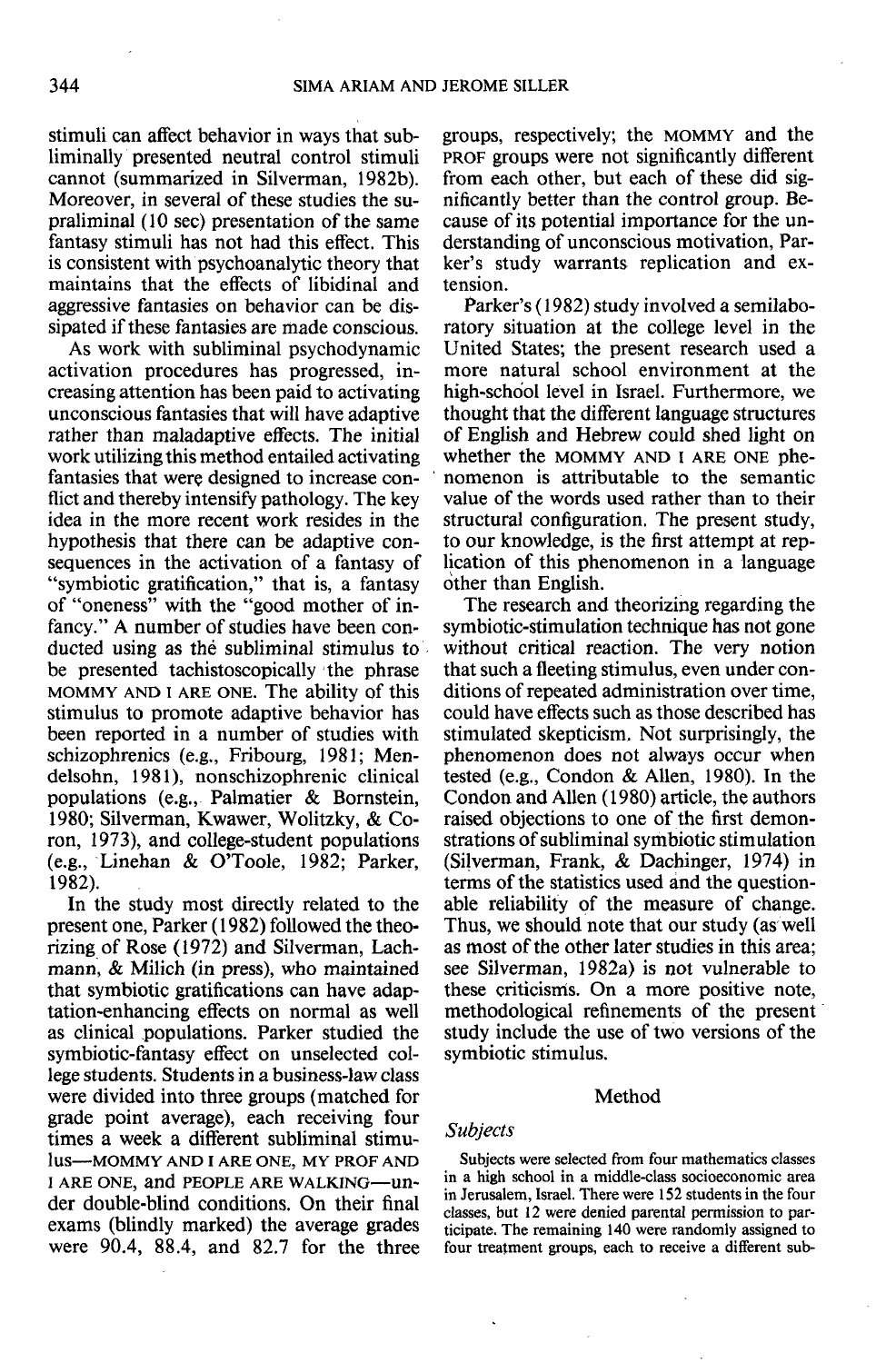liminal message. An a priori decision was made to eliminate from the data analysis (a) those students who did not come from a Hebrew-speaking home (the subliminal messages were in Hebrew, and Silverman, 1982b, has noted that subliminal psychodynamic messages tend not to work with persons whose native language is different from the language of the messages), (b) those for whom illness or other personal problems interfered with their school attendance during the 6 weeks of the study, and (c) those who could not be matched with other students for sex, mathematics class, and prior mathematics ability.<sup>2</sup> Thirteen children were eliminated for the first reason, 35 for the second, and 20 for the. third. Thus, the final sample consisted of four groups of 18 children matched for the three variables referred to above.<sup>3</sup> The four stimulus conditions (see below) were randomly assigned to the four groups.

## *Stimuli and Tachistoscope*

There were four stimulus messages, each printed in Hebrew letters on two lines on white  $3'' \times 5''$  (7.7 cm  $\times$ 12.8 cm) cards. The symbiotic stimulus used by Parker consisted of the phrase MOMMY AND i ARE ONE. Pilot work was carried out to develop a reasonable Hebrew approximation of the original message. A number of possible Hebrew translations were considered, each connoting a slightly different concept of oneness. Of six possible translations, a group of 15 bilingual (Hebrew-English) people provided data that led to the selection of two translations as being the most similar in emotional meaning to the original English phrase.<sup>4</sup> One of these represents a literal translation and the other an idiomatic translation. Parker's MY PROF AND i ARE ONE stimulus was first changed to MY TEACHER AND i ARE ONE so that it would be appropriate for high-school students and was then translated into Hebrew (using a literal translation). The fourth message, intended as a neutral control stimulus, was a translation of PEOPLE ARE WALKING IN THE STREET with the last three words added to Parker's PEO-PLE ARE WALKING to control for length of the message necessitated by the differences between Hebrew and English. Each student had his or her own stimulus card with his or her name printed on the back.<sup>5</sup>

The stimuli were presented by means of an electronically controlled three-field mirror tachistoscope (Ralph Gebrands Company, Harvard Tachistoscope, Model Gl 130). The subjects looked through an eyepiece at a blank field (the illumination of which was 15 footlamberts, or 51.3939  $cd/m^2$ ), and the stimulus was exposed from another field (the illumination of that being 10 footlamberts, or  $34.2626$  cd/m<sup>2</sup>). All exposures were for 4 msec, and the viewing distance was 31 inches (.78 m). In previous experiments under similar conditions no subjects were able to recognize the content aspect of any stimulus and less than 10% could discriminate between the flashes of light produced by different stimuli (Silverman, 1976).

In order to ensure that the above tachistoscopic conditions precluded the students' becoming aware of any aspect of a stimulus, the following procedure was instituted prior to the study proper being undertaken: A group of 28 children randomly selected from the same student population that was to be used in the study proper participated in a task designed to establish their threshold for reporting any aspect of a stimulus. The message (in Hebrew) SPORT is GOOD FOR BODY AND SOUL printed with the same lettering as that of the messages used in the study proper was exposed under the above-described tachistoscopic conditions starting at 4 msec and increasing by 1 msec for each succeeding exposure. Students were encouraged to report each time whatever they saw, even if it was only a dot or a line. The first report of anything (other than a light flicker, e.g., "a line") was at 12 msec, with the mean first report at 15.4 msec. The first report of seeing a letter was at 14 msec, with the mean report at 25.7 msec. The first report of seeing the entire message was at 22 msec, with the mean at 33.8 msec. Because the exposure speed in the experiment to be undertaken was to be 4 msec, it was concluded on the basis of the above-described data that the exposure speed would be well below threshold.

## *Procedure*

The four mathematics classes were taught by three female teachers. It was they who prepared and administered, three in-class mathematics examinations at 2 week intervals during the course of the experiment, with only the uniformity of the timing of their administration being an accommodation to the experimental procedures. They were briefed on the purpose and procedures of the study but not on the stimulus conditions.

The experimenter (SA) was introduced to the students  $\sqrt{ }$ by the mathematics teachers at the beginning of one of the classes. The experimenter described the program as designed to help students achieve better grades in mathematics. It was explained that they would be looking into the viewer of a machine called a tachistoscope four times a week for a period of 6 weeks.

The tachistoscopic intervention was then described in the following manner:

This is a machine that will present a message to you at a speed so rapid that you will be unable to consciously detect it. You will only see a flicker of light.

<sup>3</sup> The matching for mathematics classes and for sex was not perfect but close to it. With regard to sex, for example, there were 10 males and 8 females in three of the four groups and 9 males and 9 females in the fourth group. The success in matching for prior mathematics ability (see Footnote 1) was borne out by the results of a one-way analysis of variance (ANOVA) on the average marks for the four treatment groups *(F =* .59, *ns),*

4 See Ariam (1979) for a description of how these data were collected as well as the Hebrew translations of the messages used in this study.

<sup>5</sup> A stimulus card consisted of the  $3'' \times 5''$  (7.7<sup> $\textdegree$ </sup>cm  $\times$ 12.8 cm) card the stimulus was printed on glued to a second card that gave it added thickness. This prevented the stimulus message from being visible through the back of the card so that the experimenter could remain blind to the stimulus conditions.

<sup>&</sup>lt;sup>2</sup> "Prior mathematics ability" was gauged by subjects' math marks for the previous trimester averaged with their marks for the previous term. Subjects were considered a "match" if their average marks fell within five points of each other.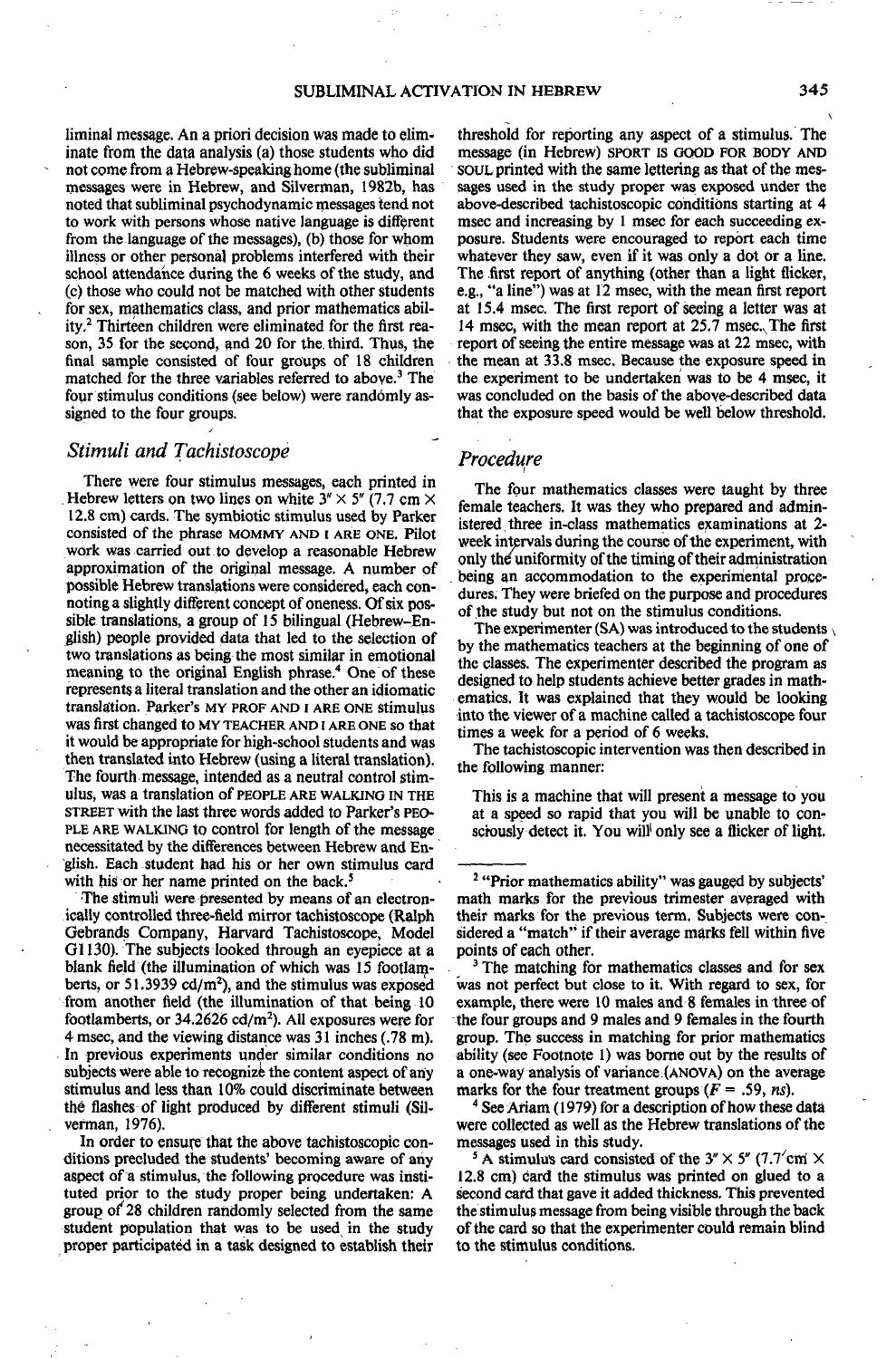The message, however, will register subconciously. Research in the United States has shown that when certain messages are viewed in this fashion they can have a beneficial effect on grades; we will be studying the effect of four different messages in order to see if they can improve academic performance in mathematics. After the study is completed, each student will be told the message that he or she has received and the details of the study.

The students as a group then were given details of a typical individual tachistoscopic session. They were told that a study "tip" would be displayed on the blackboard of the experimental room that would also be used by the mathematics teachers, adapting the tip to each student's special learning problems. The study, they were told, was designed to help them cope with tension that interferes with studying. They were further instructed that they would be asked at each session to imagine a tense situation related to school, such as tension experienced before or during a test in mathematics, when called on to solve a problem at the blackboard, when waiting for results of a test, and so forth, and to look into the tachistoscope when the feeling of tension was there. (This procedure has been used in earlier research by Martin, 1975; Parker, 1982; and Schurtman, 1978 in order to link the message to the reduction of tension.) The exact briefing they heard before they looked into the viewer was

I would like you to experience tension related to school matters. When you begin to feel it, look into the machine and after I say "Ready, get set" you will see a flash of light. It will be repeated ten seconds later. I would like you to think of these flashes whenever you feel somewhat tense about school.

There was a different stimulus card for each student, containing one of the four messages previously described. The procedure was conducted in triple-blind fashion in that (a) the teachers who taught the students were not informed of the children's stimulus assignment, (b) each student was unaware of the content of his or her stimulus (see the earlier description of the threshold task carried out to ensure that the 4-msec exposure was below threshold; see also the additional check on the subliminality of the messages carried out during the debriefing session that is described below, and (c) the experimenter also was blind to conditions. She inserted the stimuli into the tachistoscope, guided only by the name of the subject printed on the back of the,stimulus cards and taking great care not to look at the front of the cards.

The schedule of treatment for each class was posted in the classroom, and the students were urged to come on time in alphabetical order to receive their treatment. One student was assigned to help with sending the students in an orderly fashion.

If, for any reason, a student did not receive his or her "flashes" before the mathematics class, that student was instructed to appear immediately after the class to receive "make-up flashes." If a whole class missed mathematics because of a teacher's absence, it was arranged for them to get the tachistoscope exposures at a later date.

Throughout the research, participation was at a high level with many positive comments expressed. The best proof of the students' interest was the fact that they continued to come for the flashes despite considerable inconvenience, the sacrifice of intermission time, and no incentive offered except the hope of improved grades. A playful atmosphere developed around the project. The students would urge each other to get their daily dose of flashing: "Did you get flashed today?"; "Did you see the flasher?"; "Have you been in the flashing room?" The attitude toward the experiment and the experimenter may be described as positive and warm.

After the last mathematics test was administered, there was an additional session in which a further check was made into whether each student was aware of his or her stimulus message, followed by debriefing. The check consisted of first telling the student what the four messages were and then asking him or her to guess which of the four had been exposed during the 6-week intervention period. Sixty-five of the 72 students came for this additional session. Forty-seven students were incorrect in guessing their messages, and 18 were correct, this result clearly falling with chance expectations,  $\chi^2(1) = .25, p > .50$ . This provided further evidence that the students had not been aware of the stimulus content, as did students' reactions when they were debriefed. They typically expressed disbelief and stated that they had suspected that their message contained such phrases as STUDY HARDER and LEARN YOUR MATH. This then supported the suppositions that the tachistoscopic exposure level, which was based on both past research and the threshold task that was administered prior to the experiment, precluded the students from becoming aware of their stimuli. Also relevant to this issue were the students' responses to a follow-up question. When asked "What makes you think you received the message that you just selected?" no student indicated seeing even a letter from the message during what they termed *the flashes.* In terms of the reasons they did give (such as "it was just a feeling"), there were no differences in the speculations made by the students in the four groups.<sup>6</sup>

#### Results

The hypothesis of the study was that the 4-msec tachistoscopic exposure to the three oneness messages would result in higher grades on the final examination in mathematics than would the tachistoscopic exposure to the control message.

The primary data to be analyzed consisted

<sup>6</sup> An anonymous reviewer noted that more stringent tests of the subliminality of the stimulus exposures used in this study would have included (a) 4-msec exposures of the stimuli immediately before the task in which subjects guessed which of the four messages they received and (b) a "detection task" in which subjects were asked to distinguish a stimulus card from a blank card. We agree. However, if one considers the results of the guessing task as given, together with the results of the threshold task administered prior to the study proper, the available evidence can be said to support our designation of the exposure level as "subliminal,"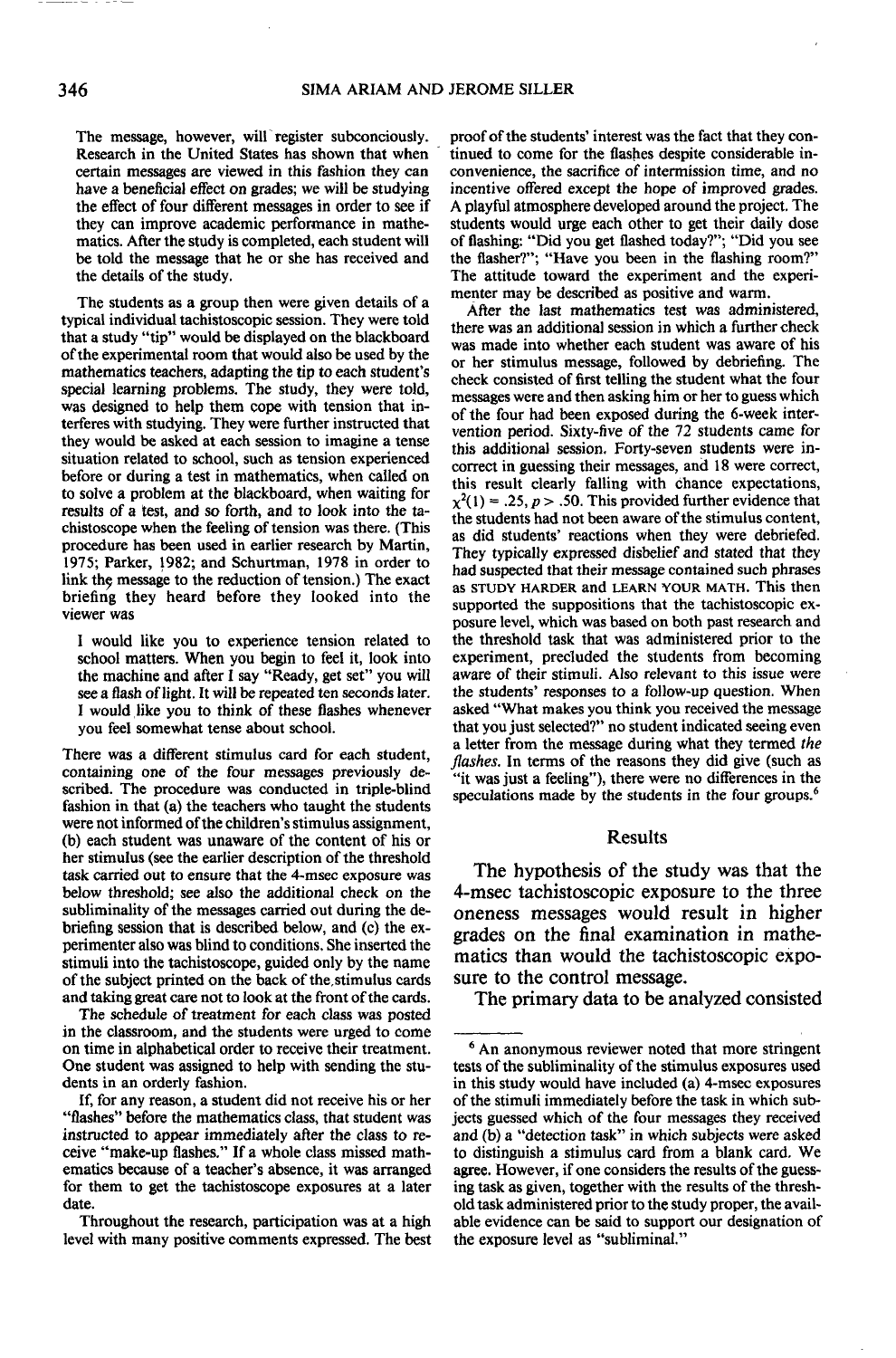| Examination | Group                   |                         |                         |                         |                         |                         |                            |                         |
|-------------|-------------------------|-------------------------|-------------------------|-------------------------|-------------------------|-------------------------|----------------------------|-------------------------|
|             |                         |                         |                         |                         |                         |                         |                            |                         |
|             | М                       | SD                      | М                       | SD                      | M                       | SD                      | M                          | <b>SD</b>               |
|             | 68.33<br>71.50<br>80.27 | 20.61<br>15.45<br>19.73 | 68.16<br>71.95<br>83.61 | 17,02<br>18.56<br>16.83 | 60.16<br>66.38<br>68.92 | 18.57<br>21.61<br>18.19 | 63.66<br>$-69.16$<br>66.94 | 18.28<br>21.38<br>16.90 |

Table 1 *Means and Standard Deviations for Mathematics Grades for Each Treatment Group*

*Note.* Group 1 = literal translation of MOMMY AND I ARE ONE; Group 2 = idiomatic translation of the same message; Group 3 = translation of MY TEACHER AND i ARE ONE; Group 4 = translation of PEOPLE ARE WALKING IN THE STREET.

of the scores on the final one of the three mathematics examinations for the four groups—those students who had received (a) the literal translation of MOMMY AND i ARE ONE, (b) the idiomatic translation of the same message, (c) the translation of MY TEACHER AND I ARE ONE, and (d) the translation of PEOPLE ARE WALKING IN THE STREET. **Table** 1 presents the means and standard deviations of the students' mathematics scores for each of the four treatment conditions over the three test administrations.

A one-way ANOVA revealed a significant treatment effect,  $F(3, 68) = 3.99, p = .01$ . Duncan multiple comparisons were then carried out, yielding significant differences between each of the two groups receiving the translations of the MOMMY AND i ARE ONE message and the control group *(p <* .05 in both instances). The group receiving MY TEACHER AND i ARE ONE, however, was riot found to be superior to the control group, and the two MOMMY groups were not different from each other.

To check the effect of shorter periods of exposure to the experimental conditions, the examination grades after the first 2 weeks and after the second 2 weeks also were tested by means of a one-way ANOVA. In neither instance were the results significant,  $F(3, 68) =$ 1.08 and .80, respectively. It would seem that sufficient time or exposure or both are needed in order to permit the MOMMY AND i ARE ONE effect to take place.<sup>7</sup>

# *Supplementary Analyses*

Parker (1982) found that although the targeted behavior of his subjects (their grades in a business-law class) was affected by the experimental condition, other behavior was not. Differences among his three groups were not significant for other courses that the students were taking. We also had data available to examine if the adaptation-enhancing effects of the MOMMY stimuli extended beyond the mathematics grades that were targeted in this study, namely, grades in other courses and scores on the Spielberger Anxiety Scale. As is detailed elsewhere (Ariam, 1979), on neither of these measures was there a significant treatment-group effect.

Other supplementary analyses involved testing for whether the sex of the students and the mathematics classes they were in (variables for which the two groups were matched) interacted with the stimulus messages. In neither case were the interactions significant (Ariam, 1979).

#### Discussion

The major finding of this study was that the 4-msec exposure of both a literal and idiomatic Hebrew translation of MOMMY AND i ARE ONE enhanced the mathematics ability

<sup>&</sup>lt;sup>7</sup> A two-way ANOVA also was carried out for time (three tests) and treatment (four groups). The effect for time was significant, *F(2,* 136) = 8.96, *p =* .001; the effect for treatment approached significance,  $F(3, 68) =$ 2.40,  $p = .076$ ; and the interaction was not significant,  $F(6, 136) = 1.33$ . The fact that the overall treatment effect (i.e., the average treatment effect for the tests at 2, 4, and 6 weeks) just missed significance does not detract from the unequivocal finding from the one-way ANOVA reported above; our hypothesis was that only after 6 weeks of the intervention would the experimental stimuli affect grades.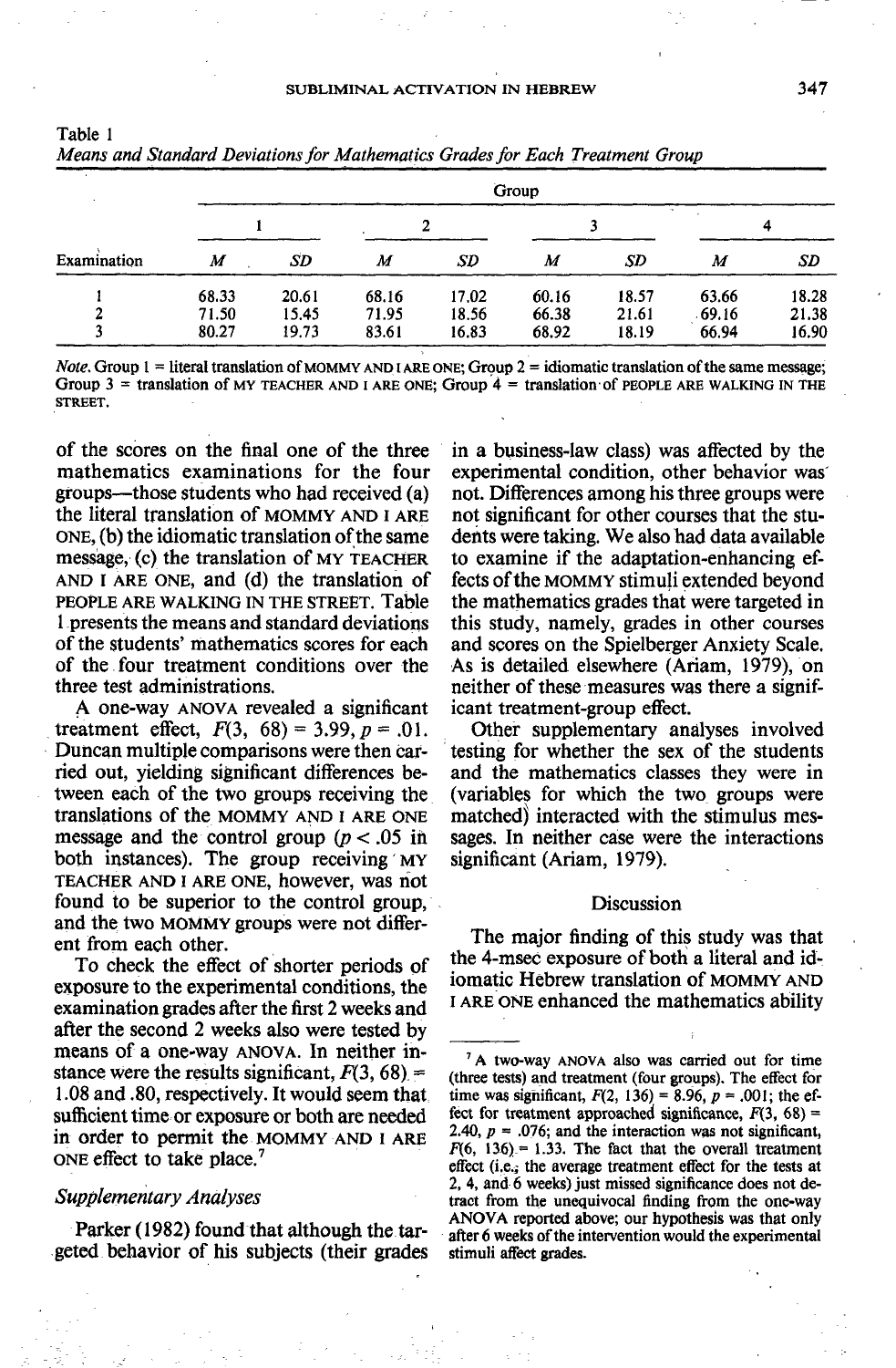of Israeli high-school students. These results are consistent with the findings of studies with varied populations (summarized in Silverman, 1982b), indicating that this intervention can bring about positive behavior change. In particular, the current findings are congruent with those of Parker (1982), who found that stimulation with the MOMMY AND I ARE ONE message led to higher grades in a college business-law course. The present study extends these results to another country in which a different language is spoken, to highschool rather than college students, and to another subject area, mathematics.

The current study also offers strong support for the assumption that the adaptationenhancing effects produced from the 4-msec exposure of MOMMY AND i ARE ONE can be attributed to the content of the message rather than to the structural configuration of particular letters, words, or word groupings. Although it would have been difficult to explain these effects on the basis of structural configuration and although there has been suggestive evidence in the past that contradicts such an explanation,<sup>8</sup> such a possibility could not be ruled out as long as only one structural configuration elicited positive findings. In the current study not only did two Hebrew MOMMY translations raise math test grades but one of these translations was much more structurally similar to a stimulus that did not produce this effect (MY TEACHER AND I ARE ONE) than it was to the other MOMMY translation.

Unlike Parker's study, the instructor stimulus MY TEACHER AND I ARE ONE did not raise test scores. The difference between the effects of the MOMMY and TEACHER messages in the current study might be explained by the different connotations carried by the two objects of oneness, the good mother of childhood and teacher. Parker reported an "earlier effect"<sup>9</sup> for the MOMMY message than the PROF message and suggested that this might be because the MOMMY image connotes a more unconditionally and fully supportive figure than does PROF. Perhaps, then, the TEACHER message did not work in the current study because the image of teacher in Israel connotes a less supportive figure than PROF does in the United States. Consistent with this are reports (Malchior, 1976; Zak,

1977) of the Israeli teacher typically being more impersonal and remote than teachers in the United States, frequently operating in an ex cathedra, authoritarian style. This kind of teacher may not invite identification, much less convey a feeling of warmth and security that resembles what emanates from the good mother. If these differences in the way instructors in the two countries are generally perceived was in fact the reason why the TEACHER group in the current study failed to show stimulus effects, it suggests that in order for a fantasy of oneness to be facilitative of positive behavior change, it must involve a figure who connotes supportiveness.

It is also possible that differences in the design of the two experiments account for Parker's obtaining an effect with the PROF message and our obtaining no effect with the TEACHER message. Parker, who was the students' professor, taught and counseled them, as well as served as experimenter. This could have allowed the students who received MY PROF AND i ARE ONE to unconsciously link the message to their own instructor, making the message more appealing. In the current study where the experimenter did not teach or counsel the students, this linkage would have been absent. Even if the linkage was made, in light of what was said above about the Israeli teacher, a fantasy of oneness with MY TEACHER may have been less appealing. This could have been especially the case because mathematics instructors tend to be perceived as less involved in the affective domain, less understanding, and less encouraging than other teachers (Adams & Biddle, 1970; Astin, 1965; Steele, 1974), and among Israeli teachers specifically, Malchior (1976)

<sup>&</sup>lt;sup>8</sup> Structurally similar messages such as MOMMY AND i ARE ALIKE (Bronstein, 1976) and DADDY AND i ARE ONE (Kaye, 1975) have not resulted in ameliorative effects in samples of male schizophrenics, whereas the same samples were positively affected by MOMMY AND i ARE ONE. See also Silverman and Fishel (1981) for a summary of results from a series of dart-throwing experiments in which stimuli that were structurally different but had similar psychodynamic content (related to oedipal motives) produced the same behavioral effects.

<sup>&</sup>lt;sup>9</sup> Parker (1982) found that whereas the MY PROF AND I ARE ONE stimulus only affected grades on the test after 6 weeks, the MOMMY AND i ARE ONE stimulus raised grades on the test at 4 weeks as well as at 6 weeks.